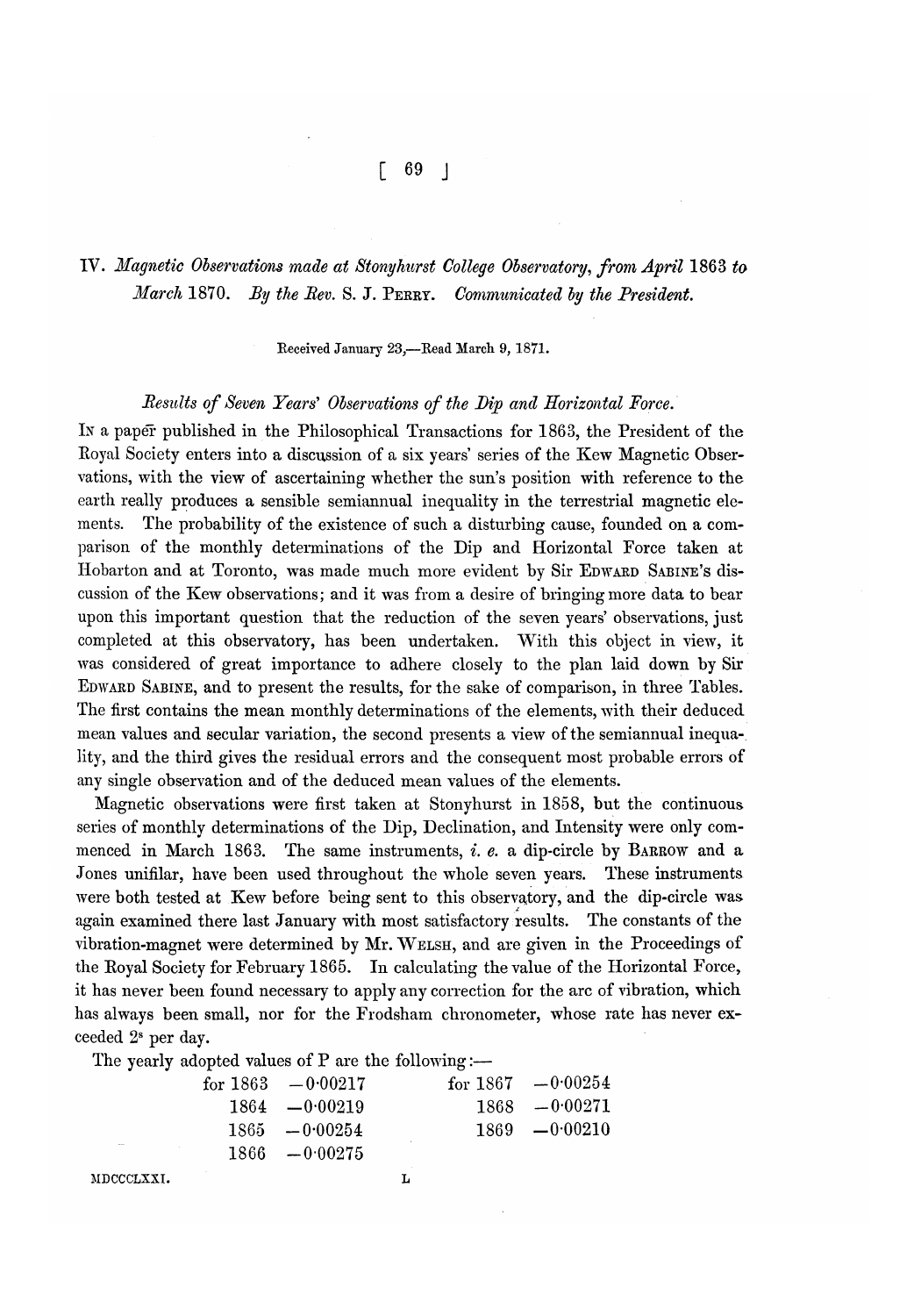#### 70 THE REV. STEPHEN J. PERRY ON MAGNETIC OBSERVATIONS

Each of these values is the mean of the monthly determinations obtained by observations of deflections at 1'0 and 1'3 feet.

For. the dip three needles have been employed, Nos. 1 and 2 from 1863 to August 1868, and Nos. 1 and 3 since the latter date. A correction has been applied since August 1868 for the change of needle; this correction  $=-0'$  20" for the mean value.

The obserrations have always been taken by the Director of the Observatory, viz. by the Rev. W. SIDGREAVES, from  $1863$  to September 1868, and sinoe that date by myself.

Unfortunately the station of observation has not been always the same, nor perfectly free from disturbing influences. The first station was a stone pillar erected in 1858 in the botanical garden of the college. In June 1864 the N.W. wall of the garden was replaced by an iron railing, whose nearest distance from the magnetic pillar is 91 feet. In January of the following year a three-quarter inch iron pipe was laid down on the S.E. side of the pillar, at a distance of 38 feet 9 inches; and in September 1867 a second iron pipe,  $1\frac{1}{4}$  inch in diameter, was placed parallel to the former at  $2\frac{1}{2}$  inches greater distance from the pillar.

At the beginning of 1868 a wooden hut, three of whose sides are in great part glass, was erected in a retired part of the garden, and so placed that the shade of overhanging trees might protect it from the sun in summer, whilst it remained fully exposed to the sun's rays when at low altitudes. No iron was in the vicinity at the time, but a 2-inch iron pipe was laid down in October 1869 at a distance of 51 feet 9 inches from the stone pier on which the observations are taken.

A series of observations of the Dip, Declination, and Horizontal Force have been made on the same days at the old and new stations for the purpose of determining the corrections to be applied for change of locality. The corrections thus found for the first station are  $-0.0051$  in British units for the Horizontal Force, and  $+3'34''$  for the Dip. It is now impossible to determine absolutely what part of these corrections is due to the several masses of iron near the old pillar; but since it seems probable that the two iron pipes would have produced at most but a very slight disturbance, the whole correction has been applied from the time of the placing of the iron railings, *i. e.* from July 1864 to March 1868, both inclusively.

The following Tables contain the corrected values.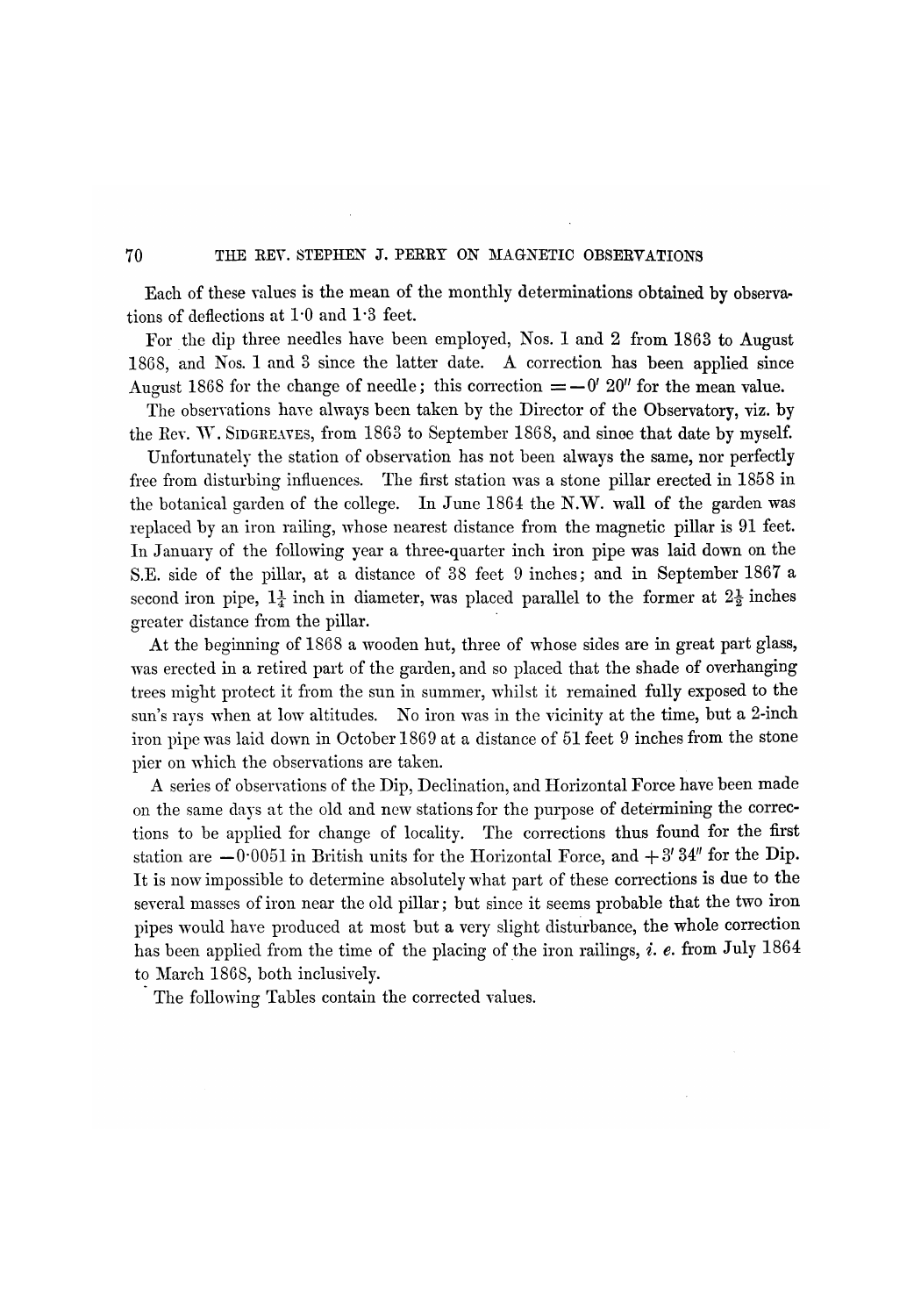#### MADE AT STONYHURST COLLEGE OBSERVATORY. **71**

#### *The Horizontal Foree.*

# TABLE **I.**

## Monthly mean values of the Horizontal Force.

| April to September.                                               | 1863.                                                    | 1864.                                                    | 1865.                                                    | 1866.                                                    | 1867.                                                        | 1868.                                                    | 1869.                                                    | Mean of<br>seven years.                                  |
|-------------------------------------------------------------------|----------------------------------------------------------|----------------------------------------------------------|----------------------------------------------------------|----------------------------------------------------------|--------------------------------------------------------------|----------------------------------------------------------|----------------------------------------------------------|----------------------------------------------------------|
| April<br><br>May<br><br>June<br><br>July<br>August<br>September   | 3.5912<br>3.5920<br>3.5850<br>3.5988<br>3.5956<br>3.5924 | 3.5950<br>3.5995<br>3.5999<br>3.6004<br>3.5924<br>3·5876 | 3.5958<br>3.6016<br>3.5997<br>3.5920<br>3.5987<br>3.5996 | 3.5978<br>3.5985<br>3.6004<br>3.6063<br>3.5980<br>3.5973 | 3.6094<br>$3 - 6088$<br>3.6090<br>3.6070<br>3.6104<br>3.6067 | 3.6052<br>3.6099<br>3.6100<br>3.6055<br>3.6060<br>3.6129 | 3.6157<br>3.6250<br>3.6195<br>3.6138<br>3.6177<br>3.6077 | 3.6014<br>3.6050<br>3.6034<br>3.6034<br>3.6027<br>3.6006 |
| $Means$                                                           | 3.5925                                                   | 3.5958                                                   | 3.5979                                                   | 3.5997                                                   | 3.6085                                                       | 3.6083                                                   | 3.6166                                                   | 3.6028                                                   |
| October to March.                                                 | 1863-64.                                                 | 1864-65.                                                 | 1865-66.                                                 | 1866-67.                                                 | 1867-68.                                                     | 1868-69.                                                 | 1869-70.                                                 |                                                          |
| $October$<br>November<br>December<br>January<br>February<br>March | 3.5909<br>3.5894<br>3.5962<br>3.5944<br>3.5971<br>3.5877 | 3.5891<br>3.5953<br>3.5912<br>3.5959<br>3.6001<br>3.5969 | 3.5912<br>3.5966<br>3.5978<br>3.5986<br>3.5990<br>3.5958 | 3.5992<br>3.6036<br>3.6036<br>3.6043<br>3.6061<br>3.6060 | 3.6101<br>3.6079<br>3.6073<br>3.5871<br>3.6060<br>$3 - 6066$ | 3.6173<br>3.6173<br>3.6194<br>3.6194<br>3.6223<br>3.6100 | 3.6190<br>3.6204<br>3.6249<br>3.6236<br>3.6166<br>3.6099 | 3.6024<br>3.6044<br>3.6058<br>3.6033<br>3.6067<br>3.6018 |
| Means                                                             | 3.5926                                                   | 3.5948                                                   | 3.5965                                                   | 3.6038                                                   | 3.6042                                                       | 3.6176                                                   | 3.6191                                                   | 3.6041                                                   |
| Yearly means                                                      | 3.5926                                                   | 3.5953                                                   | 3.5972                                                   | 3.6018                                                   | 3.6064                                                       | 3.6129                                                   | 3.6178                                                   | 3.6034                                                   |

The values for August and October 1863 are interpolations.

The value in January 1868 is evidently too small; this arose from a sudden change in the time of vibration of the magnet.

The above Table gives for the epoch October 1st, 1866,

The mean Horizontal Force  $= 3.6034$ .

With a secular acceleration  $=0.0042$ .

These quantities enable us directly to calculate the probable value of the force at any epoch, and we thus form the next Table.

•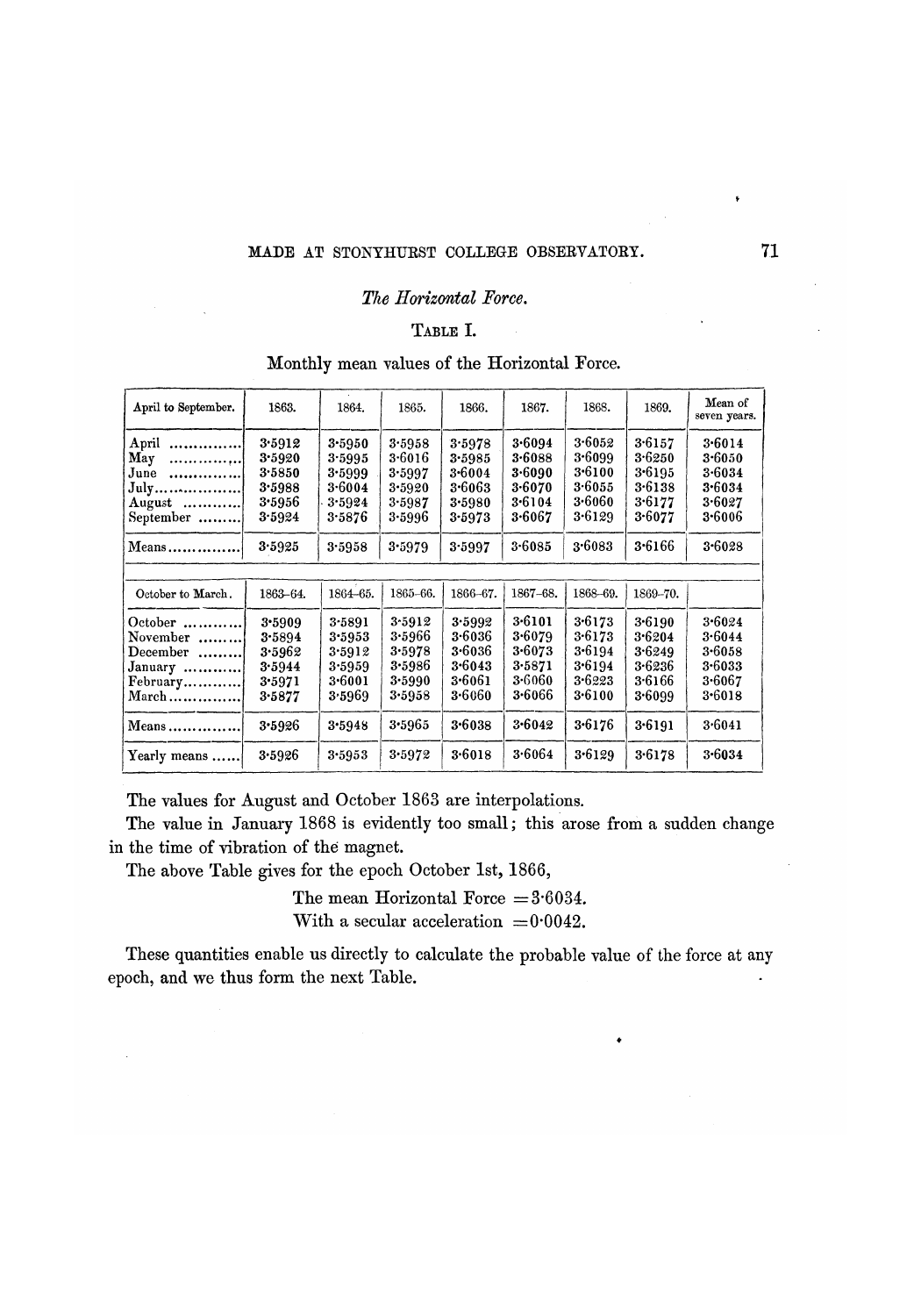### TABLE II.

|                | Correction                                | Mean                      | Observed     | Observed-Computed.     |                      |  |  |  |
|----------------|-------------------------------------------|---------------------------|--------------|------------------------|----------------------|--|--|--|
| Date.          | for secular<br>variation.                 | $+$ secular<br>variation. | values.      | April to<br>September. | October to<br>March. |  |  |  |
| July 1, 1863   | $-0.0137$                                 | 3.5897                    | 3.5925       | $+0.0028$              |                      |  |  |  |
| Jan. 1, 1864   | $-0.0116$                                 | .5918                     | .5926        | .                      | $+0.0008$            |  |  |  |
| July 1, 1864   | $-0.0095$                                 | .5939                     | .5958        | $+0.0019$              |                      |  |  |  |
| Jan. 1, 1865   | $-0.0074$                                 | ∙5960                     | .5948        |                        | $-0.0012$            |  |  |  |
| July 1, 1865   | $-0.0053$                                 | .5981                     | .5979        | $-0.0002$              |                      |  |  |  |
| Jan. 1, 1866 ! | $-0.0032$                                 | .6002                     | -5965        | .                      | $-0.0037$            |  |  |  |
| July 1, 1866   | $-0.0011$                                 | $-6023$                   | .5997        | $-0.0026$              |                      |  |  |  |
| Jan. 1, 1867   | $+0.0011$                                 | .6045                     | -6038        |                        | $-0.0007$            |  |  |  |
| July 1, 1867   | $+0.0032$                                 | $\cdot 6066$              | -6085        | $+0.0019$              |                      |  |  |  |
| Jan. 1, 1868   | $+0.0053$                                 | $\cdot 6087$              | -6042        |                        | $-0.0045$            |  |  |  |
| July 1, 1868   | $+0.0074$                                 | $-6108$                   | $\cdot 6083$ | $-0.0025$              |                      |  |  |  |
| Jan. 1, 1869   | $+0.0095$                                 | .6129                     | $\cdot 6176$ |                        | $+0.0047$            |  |  |  |
| July 1, 1869   | $+0.0116$                                 | $-6150$                   | .6166        | $+0.0016$              |                      |  |  |  |
| Jan. 1, 1870   | $+0.0137$                                 | .6171                     | .6191        |                        | $+0.0021$            |  |  |  |
|                | Mean differences in the semianual periods |                           |              |                        |                      |  |  |  |

### Semiannual inequality of the Horizontal Force.

Hence we may conclude that there exists an annual variation whose mean value is 0.0005; but the great difference between the figures for the semiannual periods shows that the variation in this particular case is not wholly due to the disturbing action of the sun.

We can now test the accuracy of our assumed values of the secular and semiannual variation, and of the observations themselves, by the formation of the following Table.

#### TABLE III.

Residual errors in the monthly mean values of the Horizontal Force.

|                                                                          | 1863-64.                                           | 1864-65.                                            | 1865-66.                                           | 1866-67.                                           | 1867-68.                                           | 1868-69.                                           | 1869-70.                                                                                   | Mean.                                                                            | Semiannual<br>mean. |
|--------------------------------------------------------------------------|----------------------------------------------------|-----------------------------------------------------|----------------------------------------------------|----------------------------------------------------|----------------------------------------------------|----------------------------------------------------|--------------------------------------------------------------------------------------------|----------------------------------------------------------------------------------|---------------------|
| April<br>May<br><br>June<br>.<br>July<br>$\cdots$<br>August<br>September | $+21$<br>$+25$<br>$-48$<br>$+86$<br>$+51$<br>$+15$ | $+17$<br>$+58$<br>$+59$<br>$+60$<br>$-23$<br>$-75$  | $-17$<br>$+37$<br>$+15$<br>$-66$<br>$-2$<br>$+3$   | $-39$<br>$-36$<br>$-20$<br>$+35$<br>$-51$<br>$-62$ | $+35$<br>$+25$<br>$+ 24$<br>0<br>$+31$<br>$-10$    | $-49$<br>$-6$<br>- 8<br>$-57$<br>$-55$<br>$+10$    | $+14$<br>$+103$<br>$+45$<br>$-16$<br>$+20$<br>$-84$                                        | $-0.00026$<br>$+0.00294$<br>$+0.00096$<br>$+0.00060$<br>$-0.00041$<br>$-0.00290$ | $-+0.00016$         |
| October<br>November<br>December<br>January<br>February<br>$March$        | $+2$<br>$-17$<br>$+48$<br>$+26$<br>$+50$<br>$-48$  | $-58$<br>$\bf{0}$<br>$-44$<br>$-1$<br>$+38$<br>$-2$ | $-79$<br>$-29$<br>$-20$<br>$-16$<br>$-15$<br>$-51$ | $-41$<br>$-1$<br>$-4$<br>$-1$<br>$+14$<br>$+9$     | $+26$<br>0<br>9<br>ىسە<br>$-215$<br>$-29$<br>$-27$ | $+56$<br>$+52$<br>$+70$<br>$+66$<br>$+92$<br>$-35$ | - 31<br>$^{+}$<br>41<br>$+$<br>83<br>$+$<br>66<br>$+$<br>$\overline{\phantom{m}}$<br>$-78$ | $-0.00061$<br>$+0.00066$<br>$+0.00177$<br>$-0.00107$<br>$+0.00204$<br>$-0.00194$ | $-+0.00014$         |
| Means                                                                    | $+18$                                              | 2<br>$+$                                            | $-20$                                              | $-16$                                              | 12<br>$\overline{\phantom{a}}$                     | $+11$                                              | -18<br>$+$                                                                                 |                                                                                  |                     |

This Table shows that the assumption of a semiannual inequality, whose mean value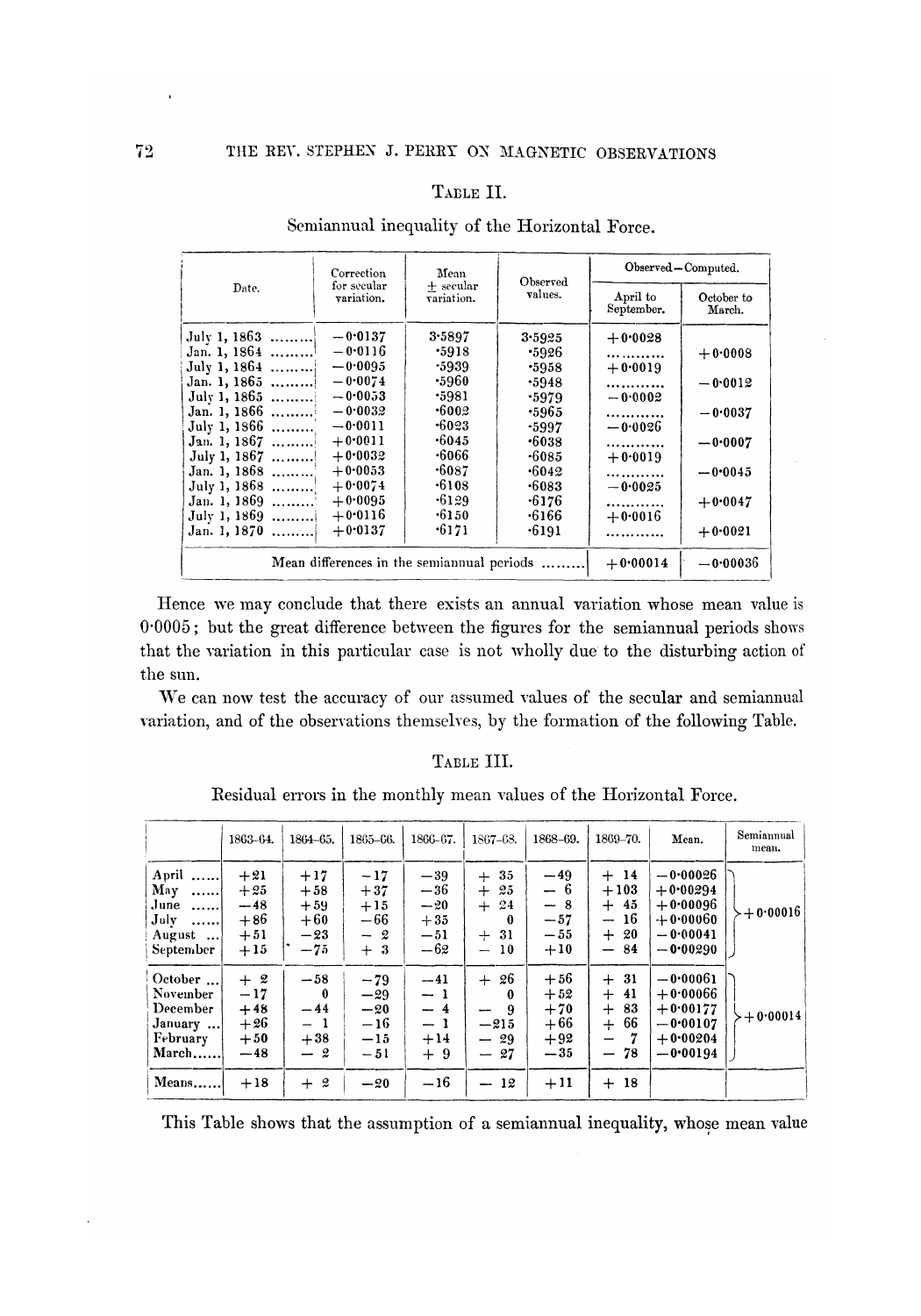is  $= 0.00025$ , has led us into no sensible error, but that the corrections applied for the change of station between July 1864 and March 1868 should be somewhat modified.

Table III. gives as the probable error of a single observation, or monthly mean,  $\pm$ 0.00332, and neglecting January 1868,  $\pm$ 0.00292; and for the error of the mean  $\pm$ 0.00036, or neglecting January 1868,  $\pm$ 0.00032.

The Dip Observations may now be treated in a precisely similar manner as those of the Horizontal Force.

Monthly mean values of the Dip.

| April to September.                                                                                        | 1863.                                                                                         | 1864.                                                               | 1865.                                                                        | 1866.                                                                                      | 1867.                                                                             | 1868.                                                           | 1869.                                                                | Mean.                                                                                              |  |  |
|------------------------------------------------------------------------------------------------------------|-----------------------------------------------------------------------------------------------|---------------------------------------------------------------------|------------------------------------------------------------------------------|--------------------------------------------------------------------------------------------|-----------------------------------------------------------------------------------|-----------------------------------------------------------------|----------------------------------------------------------------------|----------------------------------------------------------------------------------------------------|--|--|
| April<br>May<br><br>June<br>. 1<br>July<br>. 1<br>August $\dots\dots\dots\dots$<br>September               | $^{\prime\prime}$<br>69<br>51<br>13<br>37<br>48<br>47<br>50<br>51 27<br>$-49$<br>-51<br>48 15 | 4629<br>46<br>40<br>15<br>49<br>47<br>44<br>47<br>29<br>5035        | 49<br>57<br>50<br>42<br>49<br>21<br>50<br>29<br>51<br>8<br>50<br>$\mathbf 0$ | $^{\prime\prime}$<br>48<br>52<br>47<br>26<br>47<br>33<br>48<br>32<br>46<br>-19<br>46<br>11 | 45 <sub>1</sub><br>17<br>44<br>16<br>43<br>22<br>47<br>24<br>46<br>15<br>16<br>45 | 40<br>45<br>41<br>-9<br>39<br>57<br>42<br>-11<br>36 58<br>40 45 | 43<br>57<br>34<br>37<br>38<br>45<br>38<br>-9<br>40<br>49<br>35<br>15 | $6\overset{\circ}{9}$<br>$4\dot{6}$ $3\ddot{9}$<br>45<br>12<br>45<br>-9<br>46 34<br>45 33<br>45 11 |  |  |
| Means                                                                                                      | 69 49 32                                                                                      | 48<br>$\mathbf{2}$                                                  | 50 16                                                                        | 47 29                                                                                      | $45^{\circ}$<br>-18                                                               | 40 18                                                           | 5<br>39                                                              | 69 45 43                                                                                           |  |  |
|                                                                                                            |                                                                                               |                                                                     |                                                                              |                                                                                            |                                                                                   |                                                                 |                                                                      |                                                                                                    |  |  |
| October to March.                                                                                          | 1863-64.                                                                                      | 1864-65.                                                            | 1865-66.                                                                     | 1866-67.                                                                                   | 1867-68.                                                                          | 1868-69.                                                        | 1869-70.                                                             |                                                                                                    |  |  |
| October $\dots\dots\dots\dots$<br>November<br>December $\dots\dots\dots$<br>January<br>February<br>$March$ | 69 48 23<br>30<br>48<br>47<br>17<br>47<br>21<br>49<br>13<br>47<br>19                          | 48<br>20<br>49<br>22<br>49<br>57<br>47<br>15<br>50<br>4<br>49<br>17 | 51<br>4<br>48<br>39<br>47<br>5<br>47<br>21<br>49<br>37<br>50<br>3            | 47<br>15<br>46<br>33<br>46<br>45<br>46<br>53<br>45<br>19<br>46 16                          | 43<br>33<br>44<br>34<br>43<br>$\bf{0}$<br>43<br>40<br>45<br>8<br>43<br>50         | 43<br>4<br>42 25<br>41<br>52<br>42<br>34<br>40<br>7<br>40 43    | 35<br>16<br>39<br>52<br>36<br>3<br>16<br>33<br>36<br>16<br>6<br>39   | 69 45 16<br>45 42<br>44<br>34<br>44<br>3<br>45<br>-6<br>45 13                                      |  |  |
| Means                                                                                                      | 69 48<br>$\mathbf{1}$                                                                         | 3<br>49                                                             | 48 58                                                                        | 46 30                                                                                      | 43 58                                                                             | 4147                                                            | 36 38                                                                | 44 59                                                                                              |  |  |
| Yearly means                                                                                               | 69 48 47                                                                                      | 48 32                                                               | 49<br>37                                                                     | 47<br>$\bf{0}$                                                                             | 38<br>44                                                                          | $\mathfrak{D}$<br>41                                            | 37 52                                                                | 69 45 21                                                                                           |  |  |

The values for August and October 1863 are interpolated.

The mean dip for October 1st, 1866, is thus  $69^{\circ}$   $45'$   $21''.$ 

With a secular diminution= $1'$  49" $\cdot$ 2.

From these quantities we will now calculate the semiannual inequalities.

 $\ddot{\phantom{0}}$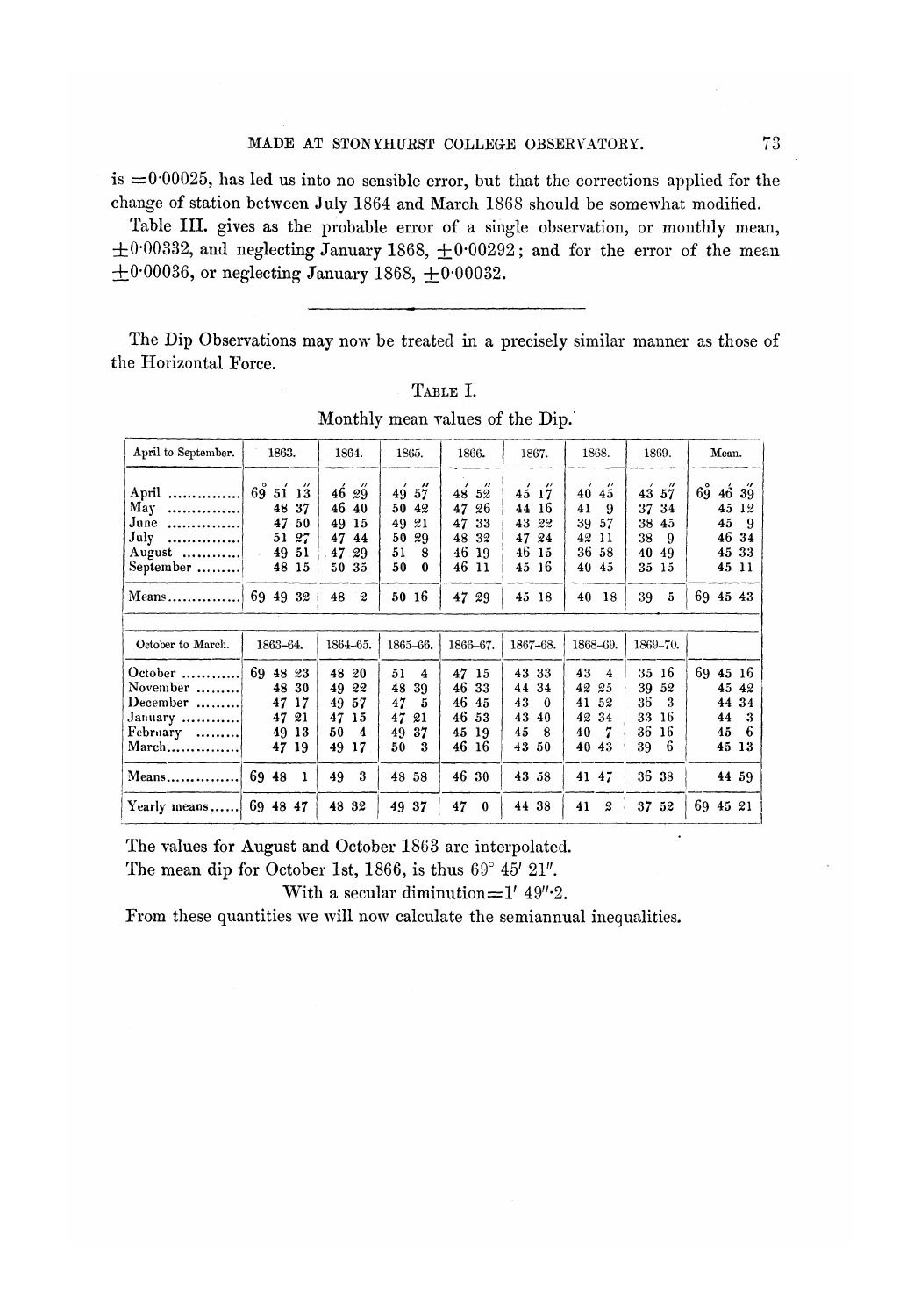#### TABLE II.

|                                                                                                                                                                                                                              | Correction                                                                                                                                         | Mean                                                                                                                      | Observed                                                                                                                                  | Observed - Calculated.                                                                                   |                                                                           |  |
|------------------------------------------------------------------------------------------------------------------------------------------------------------------------------------------------------------------------------|----------------------------------------------------------------------------------------------------------------------------------------------------|---------------------------------------------------------------------------------------------------------------------------|-------------------------------------------------------------------------------------------------------------------------------------------|----------------------------------------------------------------------------------------------------------|---------------------------------------------------------------------------|--|
| Date.                                                                                                                                                                                                                        | for secular<br>variation.                                                                                                                          | $+$ secular<br>variation.                                                                                                 | values.                                                                                                                                   | April to<br>September.                                                                                   | October to<br>March.                                                      |  |
| July 1, 1863<br>Jan. 1, 1864<br>July 1, 1864<br>Jan. 1, 1865<br>July 1, 1865<br>Jan. 1, 1866<br>July 1, 1866<br>Jan. 1, 1867<br>July 1, 1867<br>Jan. 1, 1868<br>July 1, 1868<br>Jan. 1, 1869<br>July 1, 1869<br>Jan. 1, 1870 | $+5.53$<br>$+4,59$<br>$+4$ 4<br>$+310$<br>$+2,15$<br>$+1$ 21<br>$+0.27$<br>$-0.27$<br>$-121$<br>$-215$<br>$-310$<br>$-4$ 4<br>$-4, 59$<br>$-5, 53$ | 693114<br>50 20<br>49 25<br>48 31<br>47 36<br>46 42<br>45 48<br>44 54<br>44 0<br>43 6<br>42 11<br>41 17<br>40 22<br>39 28 | $69\,49\,32$<br>48<br>- 1<br>48<br>2<br>49 3<br>-16<br>50<br>48 58<br>47 29<br>46 30<br>45 18<br>43 58<br>40 18<br>41 47<br>39 5<br>36 38 | $-1\,4\,$<br><br>$-1$ 23<br>.<br>$+240$<br><br>$+1$ 41<br><br>$+1$ 18<br><br>$-1, 53$<br><br>$-1$ 17<br> | $-219$<br>$+0.32$<br>$+2,16$<br>$+1,36$<br>$+0.52$<br>$+0.30$<br>$-2, 50$ |  |
|                                                                                                                                                                                                                              |                                                                                                                                                    |                                                                                                                           | Mean differences in the semiannual periods                                                                                                | $-05$                                                                                                    | $+0$ 5                                                                    |  |

## Semiannual inequality of the Dip.

The resulting difference is small compared with the errors of observation, and therefore it can afford but a slight confirmation of the hypothesis of the dependence of this inequality on the position of the sun in the ecliptic.

#### TABLE III.

Residual errors in the monthly mean values of the Dip.

|                                                                                | 1863-64.                                                                                    | $1864 - 65.$                                                                                           | 1865–66.                                                                   | $1866 - 67$ .                                                    | $1867 - 68.$                                                                      | 1868-69.                                                           | 1869-70.                                                                             | Mean.                                                        | Semiannual<br>mean.  |
|--------------------------------------------------------------------------------|---------------------------------------------------------------------------------------------|--------------------------------------------------------------------------------------------------------|----------------------------------------------------------------------------|------------------------------------------------------------------|-----------------------------------------------------------------------------------|--------------------------------------------------------------------|--------------------------------------------------------------------------------------|--------------------------------------------------------------|----------------------|
| April<br>May<br>. 1<br>June $\dots\dots\dots$<br>$July$<br>August<br>September | $\overline{\phantom{a}}$<br>$-0.21$<br>$-248$<br>$-3, 26$<br>$+0.10$<br>$-1 \t 7$<br>$-234$ | $\overline{\phantom{a}}$<br>$-3$ 15<br>$-2\hspace{0.1cm} 55$<br>$-011$<br>$-133$<br>$-1$ 39<br>$+1,36$ | $+2\frac{3}{2}$<br>$+2.56$<br>$+1$ 44<br>$+3$<br>- 1<br>$+3,49$<br>$+2.50$ | $+2.46$<br>$+129$<br>$+1$ 45<br>$+2.53$<br>$+0.49$<br>$+0.50$    | $\ddot{\mathbf{0}}$<br>$+1$<br>$+0$ 8<br>$-0.37$<br>$+3,34$<br>$+2.34$<br>$+1$ 44 | $-1\,43$<br>$-1$ 10<br>$-213$<br>$+0.10$<br>$-4, 54$<br>$-0,58$    | $+3.19$<br>$-255$<br>$-1, 35$<br>$-2^{-}$<br>- 2<br>$+0$<br>47<br>$-4, 38$           | $+633$<br>$-0.45$<br>$-0.39$<br>$+0.53$<br>$+0$ 3<br>$-0.10$ | $-6i^{\prime\prime}$ |
| October<br>November<br>December<br>January<br>February<br>$March \dots \dots$  | $-226$<br>$-210$<br>$-314$<br>$-3$<br>$\mathbf{1}$<br>$\bf{0}$<br>$-1$<br>$-245$            | $-0.39$<br>$+0.32$<br>$+1$ 16<br>$-1$ 17<br>$+1$ 41<br>$+1$ 3                                          | $+3,54$<br>$+1$ 38<br>$+0.13$<br>38<br>$+0$<br>$+3$ 3<br>$+3.38$           | $+1, 54$<br>$+1$ 21<br>$+1$ 42<br>$+1, 59$<br>$+0.34$<br>$+1$ 40 | $+0$<br>$\mathbf{1}$<br>$+111$<br>$-0$ 14<br>$+0.35$<br>$+212$<br>- 3<br>$+1$     | $+1$ 21<br>$+0.51$<br>$+0.27$<br>$+1$ 19<br>$-1\quad 0$<br>$-0.15$ | $-4, 37$<br>$+0$<br>- 8<br>$-332$<br>$-610$<br>$-3$<br>$\blacksquare$<br>$-0$<br>- 2 | $-05$<br>$+0.30$<br>$-0.29$<br>$-0.51$<br>$+0.21$<br>$+0.37$ | $-+0$ 0.5            |
| Means                                                                          | $-24$                                                                                       | $-0,27$                                                                                                | $+2,27$                                                                    | $+1$ 39                                                          | 6<br>$+1$                                                                         | $-0.40$                                                            | $-2$<br>2                                                                            |                                                              |                      |

In this Table the evidence is still stronger than before that the correction applied from July 1864 to March 1868 is in excess.

The probable errors deduced from the above Table are:

for any single monthly value  $\pm 1$ '45,

and for the deduced means  $\pm 0'$  16.